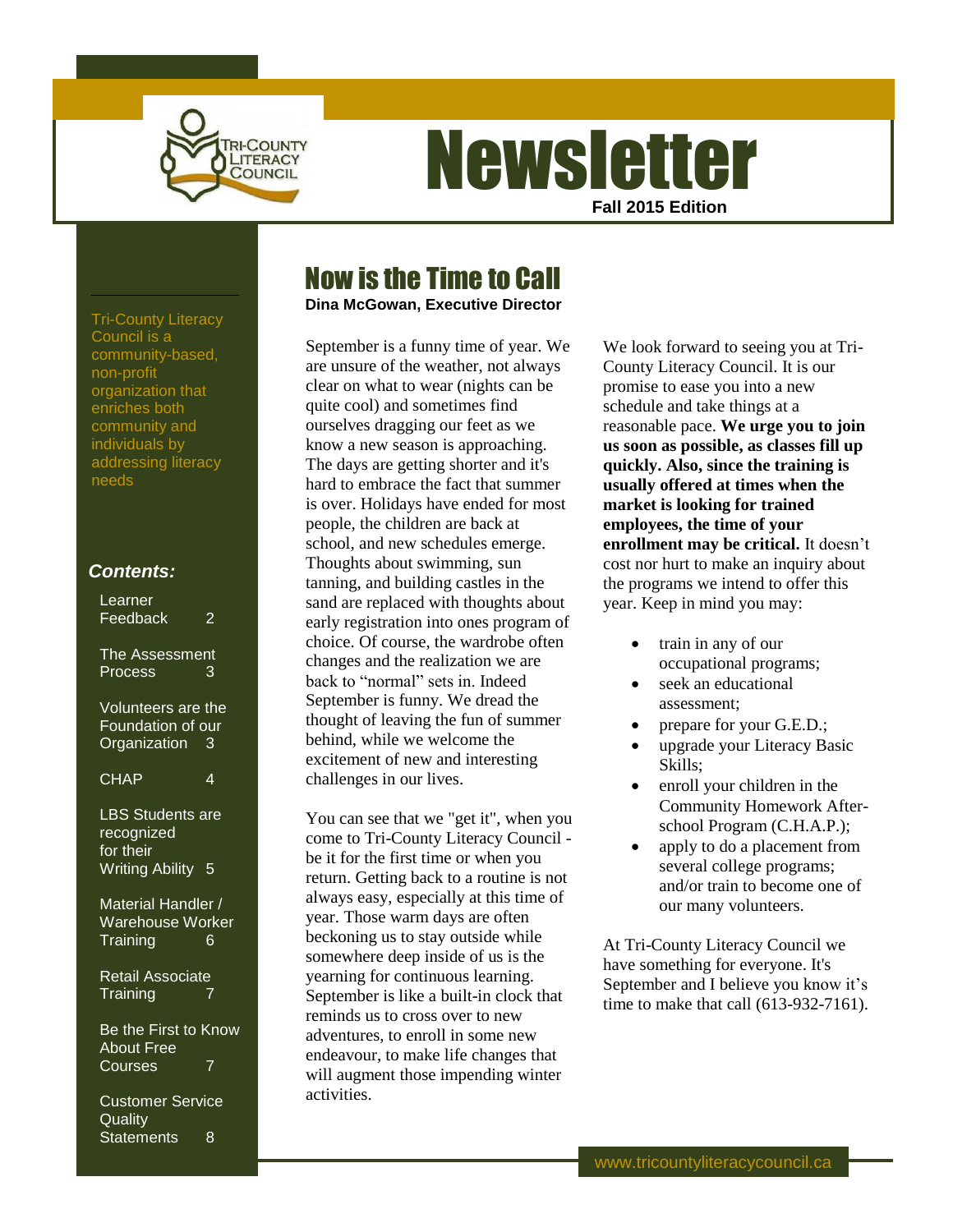## Newsletter **Newsletter Access 2 of 8**

### Learner Feedback

#### **Eric Heward, Information Management Systems Coordinator**

I would like to take the opportunity to thank all of our previous learners who provided feedback for our scheduled follow-up periods. Your input has allowed the agency to keep track of your progress, as you leave our programs to reach your respective goals.

Since beginning as the new Information Management Systems Coordinator, I am glad to say that **the vast majority of the learners I have contacted have found employment related to their goals and aspirations.**



It is very encouraging to hear our former students tell us their great news.

**Follow-up calls are often necessary in agencies such as ours as they provide the Ministry of Training, Colleges and Universities with the information required to continue the financial support of the agency.**

It is your continued support, from not only your attendance, but also your continued feedback, which keeps our doors open to provide for the literacy needs of our community.



To all students who I have yet to reach, I will be contacting you after 3, 6, and 12 month's time, following your program. However, please feel free to contact us at your earliest convenience to provide your feedback. We always welcome any updates you might have about your progress, and you can use this time to inquire about upcoming courses, get referrals to other agencies, or simply say hello.

Once again, thank you for your continued co-operation in the follow-up process. **It is fantastic to hear of your continued success.** We look forward to hearing from all of you.

Tri-County Literacy Council offers FREE training programs (from Literacy Basic Skills to Occupational courses) in the environment that best suits your learning style and goals. We provide:

- One-on-One **Tutoring**
- Small Group Classroom

Courses are offered at various times of the year, depending on labour conditions and learner needs.

Visit our website regularly; to learn about the latest FREE courses being offered, or call 613-932-7161.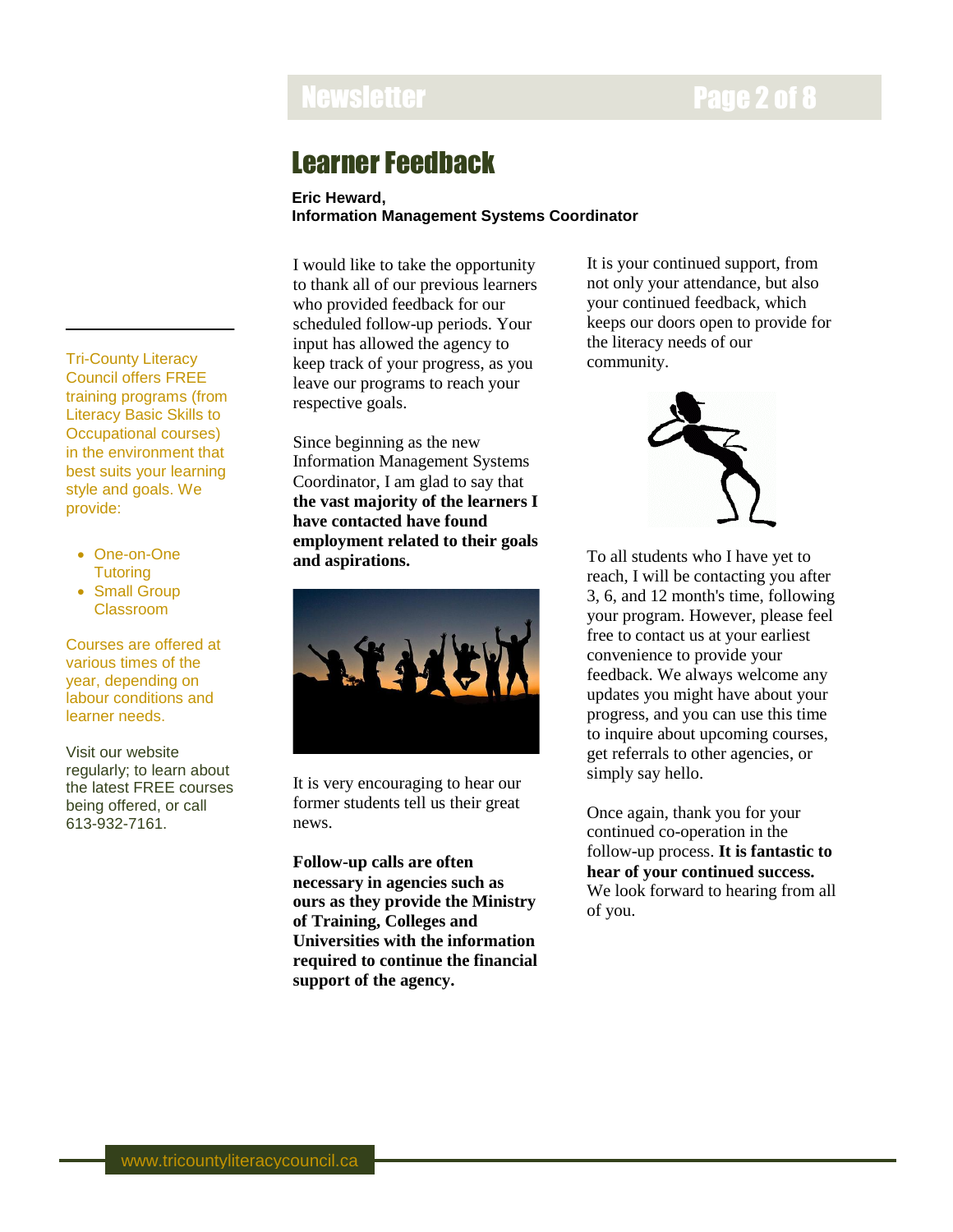### Newsletter **Page 3 of 8**

### The Assessment Process

**Carolyn Eva, Educational Assessor & Interim Coordinator of Volunteers**

Fall is a great time to think about upgrading your skills. Whether your goal is to improve your chances of employment, pass your GED (General Educational Development) test, or be better able to help your children with their homework, the assessment office at **Tri-County Literacy Council is your FIRST STOP. Making an appointment for an assessment is easy - all you have to do is phone us at 613-932-7161.** You don't need to have a formal referral from another agency. All you need is a desire to learn and improve your skills.

It is normal to be a little nervous when you begin the assessment process, most people are nervous when beginning something new. Your appointment begins with an interview with me - the assessor.

This involves sitting together and talking about your background, experiences at school and work, and most importantly your learning goals. It helps to have a general idea of what your goals are, so that we can look at how we can help you reach these learning objectives.

The next step is testing. I use a combination of tools and methods to gather valid, reliable, and relevant information about your strengths, as well as the areas you may need to work on. Your results give me clues about your learning style and needs.

Next we discuss program options. Together, we decide the best program option for you and it is at this time that I have the opportunity of answering any questions you might have.



Call 613-932-7161 for a **FREE Educational Assessment** 



## Volunteers are the Foundation of our Organization

**Carolyn Eva, Educational Assessor & Interim Coordinator of Volunteers**

We are always looking for kind, selfless, dynamic people who are willing to give of their time and share their talents to help others.

In order to support our tutors, we offer a variety of workshops and training sessions. This fall, we will once again be offering our Tutor Training workshop. This training is beneficial to anyone who is interested in working with our learners as a tutor, as we cover important tutoring concepts including:

- learning styles;
- learning disabilities;
- organizing sessions;
- strategies for motivation;
- goals;
- developing lesson plans; and more!

This training is also appropriate for current volunteers who have not yet taken the training, as well as those who would like to refresh their skills.

Also, this fall we will continue to offer our Tea & Talk for Tutors sessions. These sessions are aimed at all tutors associated with Tri-County Literacy Council. The goal of these sessions is to bring tutors together to share ideas, resources, and knowledge in a semifacilitated group. These are always interesting sessions and I encourage all of our tutors to attend.

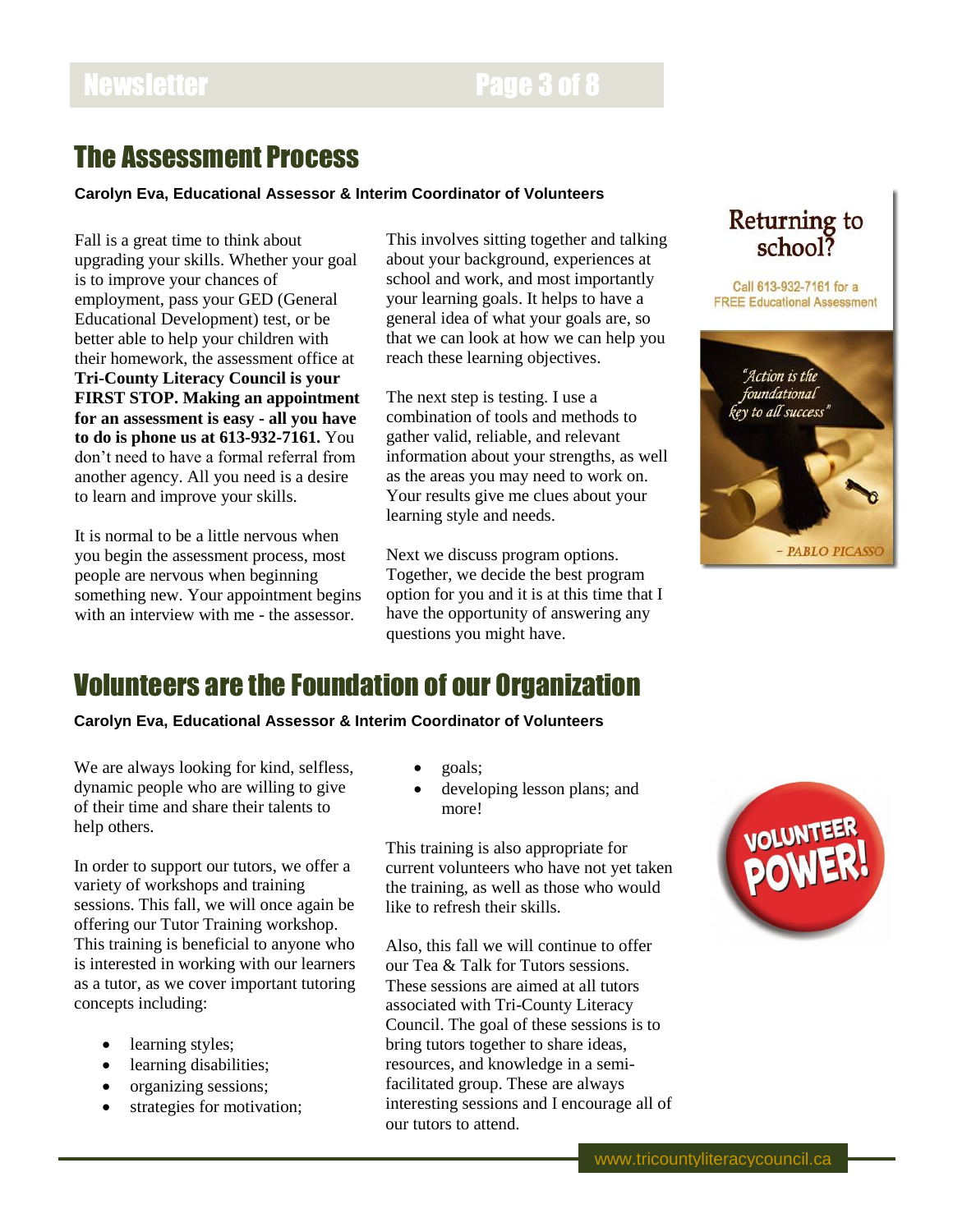#### **Our Mandate**

Tri-County (Stormont, Dundas & Glengarry) Literacy Council is a community-based, non-profit organization. Our mandate is to enrich both our community and individuals by addressing literacy needs. To do this, we assess learners, help them set goals and provide necessary help in reading, writing, basic math, and computer skills. We recruit volunteers from the community to assist learners in meeting their personal, employment and social goals. This method of instruction can be one-on-one with a tutor, or in a small group. Our services are easily accessible and designed for ongoing growth and expansion. **Documenting** learning outcomes monitors progress.

### Community Homework & After-school Program

**Eric Heward,**

**Information Management Systems Coordinator**

Tri-County Literacy Council is happy to announce that funding has been approved for the Community Homework and After-school Program (CHAP) for the 2015-2016 school year!



Starting this October, CHAP will be available to help elementary schoolaged children with their:

- academic;
- physical; and
- social growth.

**For over a decade, Tri-County Literacy Council has been able to provide the CHAP, due to the generosity and support of the Royal Bank of Canada.**

This is a free program (there is a \$20 donation for supplies) for families with children in Junior Kindergarten to Grade 8.

CHAP will begin in October and run to the end of May, Monday through Friday from 3:00 p.m. to 5:00 p.m. Registrations will be ongoing throughout the year, as space permits. Please call 613-932-7161 to register.

Another great aspect of CHAP is that it allows high-school students to volunteer in the program, in order to fulfill their community volunteer hours. CHAP prides itself in giving student volunteers the opportunity to grow and learn from the teachers as they move on to a brighter future. If interested in volunteering with CHAP, please call 613-932-7161.

As in previous years, Tri-County Literacy Council is excited to bring a positive learning experience to the children of the community. We hope to hear from you soon!

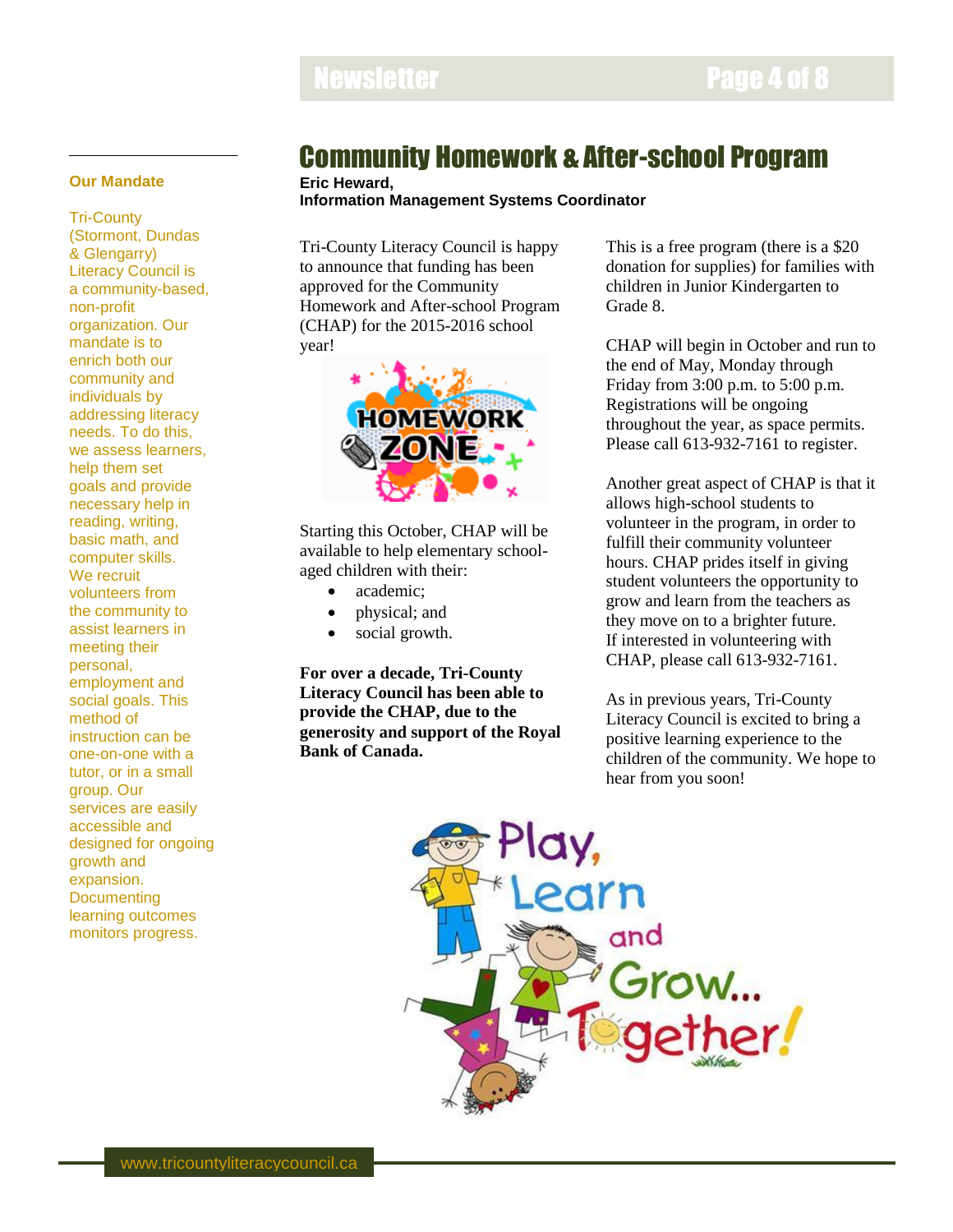### LBS Students are recognized for their Writing Ability

#### **Nancy Pilote, Literacy Instructor**

In the Literacy Basic Skills (LBS) class, students' level of knowledge varies. Individuals advance at their own pace, while moving toward their goal. Goal paths include:

- General Educational Development (G.E.D.) preparation;
- employment;
- apprenticeship;
- secondary and postsecondary education; and
- independence.

This educational upgrading is measured by milestones. These are progress indicators which

are goal-related assessment activities that learners complete to demonstrate their abilities to carry out goal-related tasks.

According to Statistics Canada, literacy is fundamental for learning in school. It has an impact on an individual's ability to participate in society and understand important public issues. It also provides the foundation upon which to build needed labour market skills.

In March of this year, Tri-County Literacy Council's LBS students participated in the Literacy Link

Eastern Ontario Learner Writing Contest. Students wrote a story, based on their writing level, and were inspired by the winning photograph of a previous content. **Tri-County Literacy Council is proud to announce, 2 contest winners were from its very own LBS class** - namely, Roxanne Peters, Runner Up for competency B2.3 (write longer texts to present information, ideas and opinions), and Wendy Esliger, First Place winner for competency B2.2 (write texts to explain and describe information and ideas). Winners were also awarded a monetary gift. Congratulations!



#### **Sponsor a Book**

If you would like us to purchase a book or a resource in memory of someone, or as a special gift like a birthday or retirement, we will place a nameplate in the book. It will read that you donated it and include the name of your chosen person.

The book will be placed in our Lending Library.

As well as, giving a gift to your friend, you will be giving the gift of literacy to a learner.



**Pictured left to right:** Nancy Pilote - Literacy Instructor, Roxanne Peters - LLEO Writing Contest Runner Up, Wendy Esliger - First Place winner, Carolyn Eva - Literacy Assessor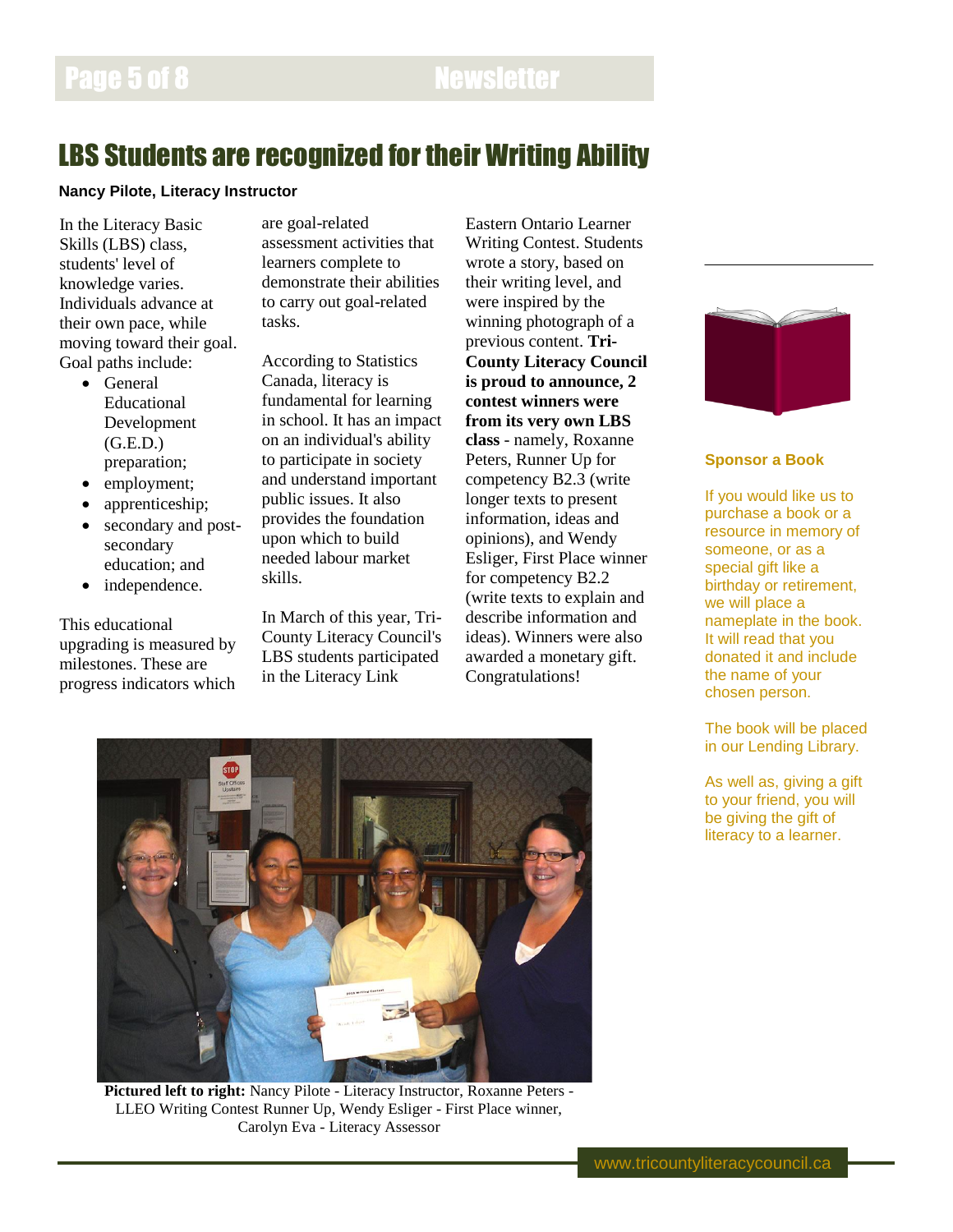### Newsletter **Newsletter Page 6 of 8**

#### **Tri-County Literacy Council Board of Directors**

Carol Potts, **Chairperson** 

Shirley Fraser, **Treasurer** 

Catherine Levac, **Secretary** 

Angus Kelly, Property Manager

Barbara Petepiece, Member at Large

Dina McGowan, Executive Director

Tri-County Literacy Council Staff Members

Dina McGowan, Executive Director

Carolyn Eva, Literacy Assessor

Eric Heward, Information Management **Systems** 

Carol Anne Maloney, Coordinator of Volunteers

Danielle Bray, Business Development **Coordinator** 

Nancy Pilote, Literacy Instructor

Ruth Laplante, Bookkeeper

## Material Handler/Warehouse Worker Training

### **Nancy Pilote, Literacy Instructor**

Tri-County Literacy Council is presently offering its popular Material Handler / Warehouse Worker certificate program.

Such workers are in great demand, as Monarch Supply Chain Management (SCM)/Walmart has purchased the Target warehouse and estimates hiring approximately 1,000 employees within the next 6 months.

In this FREE 8-week pre-employment training course, men and women, learn industry-related Essential Skills that will enable them to be successful as an entrylevel Material Handler/Warehouse Worker. Course topics include:

- Safety;
- Tools of the Trade:
- Report Reading;
- Measurement;
- site visits:
- guest speakers; and more.

A recent site visit to the Benson warehouse enabled this session's students to view a warehouse setting in action.



**Pictured**: Nancy Pilote - Literacy Instructor (orange shirt), Tim Hardiman - Benson warehouse (striped shirt), Warehouse Worker/Material Handler learners

Should you or someone you know wish to take advantage of this free training, call 613-932-7161 today.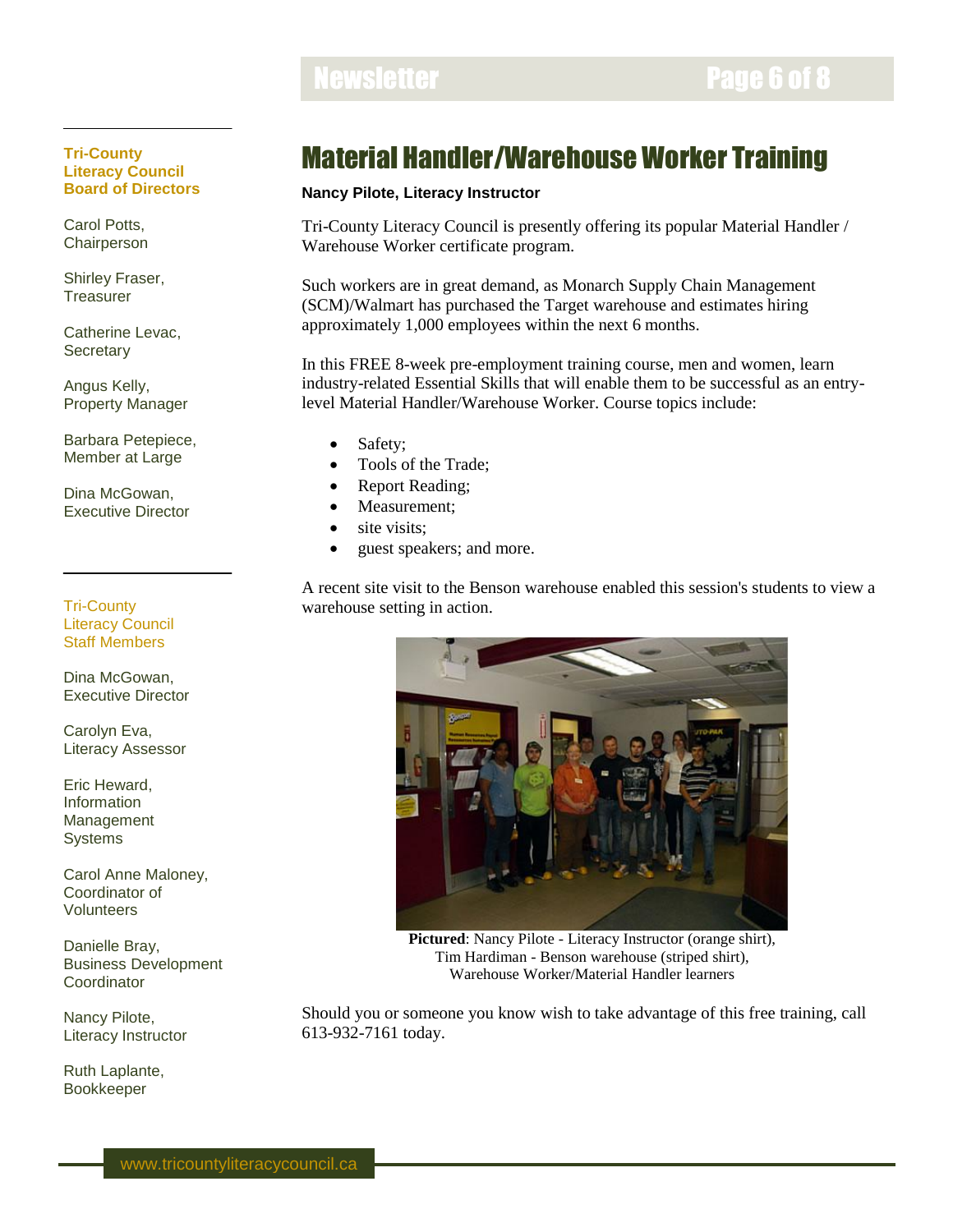### Page 7 of 8 Newsletter

## Retail Associate Training

#### **Danielle Bray, Business Development Coordinator & Literacy Instructor**



Tri-County Literacy Council is offering its popular Retail Associate training program. In this 8-week course topics include:

- The World of Retail;
- Customer Service:
- Store Procedures;
- Sales Techniques;
- practice interview;
- site visits
- guest speakers; and more.

### Be the First to Know About Free Courses

#### **Danielle Bray,**

### **Business Development Coordinator & Literacy Instructor**

Receive instant notification of Tri-County Literacy Council's FREE occupational training courses by entering your email address in the Follow box *found at the bottom right corner of any of our website's pages* at

#### [www.tricountyliteracycouncil.ca](http://www.tricountyliteracycouncil.ca/)

(Click Follow, enter your email address and click the Sign me up button. You may unsubscribe at any time.)

In this course, participants learn the Essential Skills to be successful in the Retail Sector and build their employment portfolio. This program is ideal for anyone planning to work at a retail business such as a clothing or grocery store.

A variety of learners, including those planning to enter the workforce for the first time, people changing careers, and individuals wishing to strengthen Essential Skills will benefit from this course.

If you're a "people person", this training is for you. Call 613-932- 7161 for more information.

### Tri-County Literacy Council

101 Second St. West Cornwall, Ontario K6J 1G4

> PHONE: 613-932-7161

FAX: 613-932-5121

### We're on the Web! *See us at:* www.tricountyliteracycouncil.ca

Visit our website regularly; to learn about the latest FREE courses being offered.

Available courses may include:

- Warehouse Worker: • Retail Associate;
- Landscaping & Grounds Maintenance Labourer;
- Skilled Trades Helper;
- Basic Computer training;
- Essentials for Work;
- Hospitality; and more.